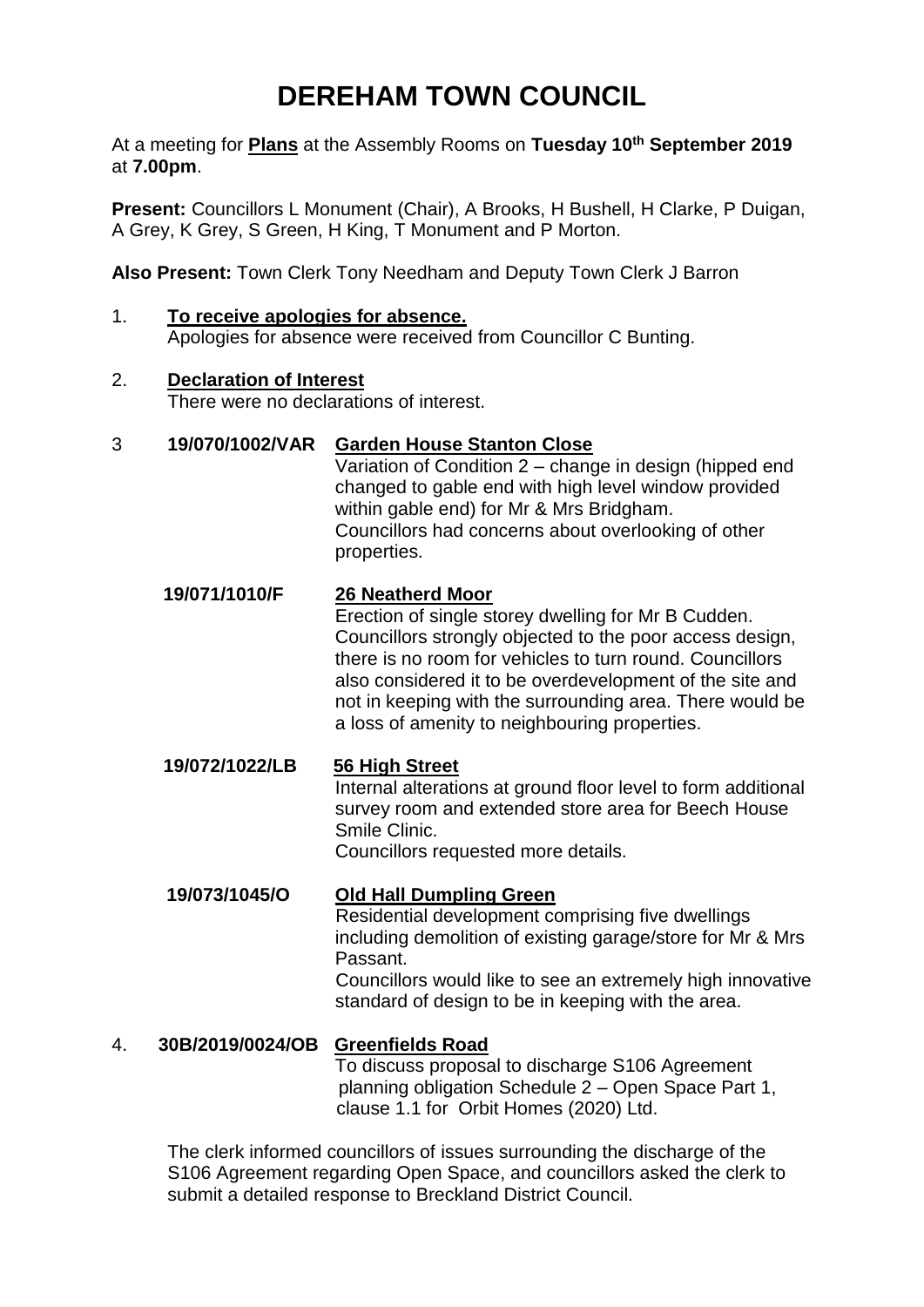## 5. **For Information, notification of planning decisions and comments from Breckland District Council**

#### **Planning Permission**

**19/055/0724/HOU** 52 Middlemarch Road **19/060/0843/F** Garden House, Stanton Close **19/063/0873/F** Dorrington House, 28 Quebec Road

**Chairman**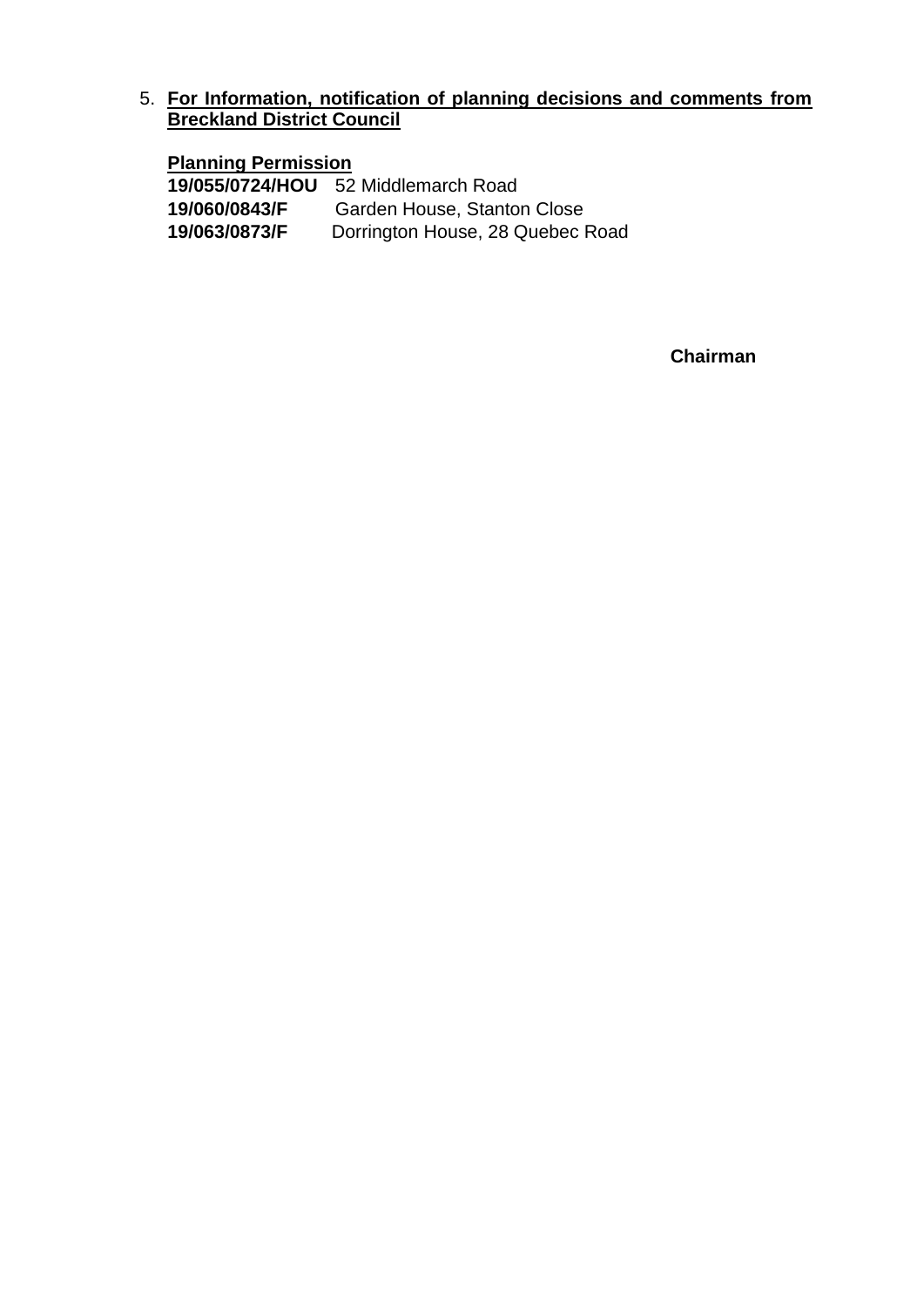## **Response submitted by the Town Clerk on behalf of Dereham Town Council**

#### **30B/2019/0024/OB Greenfields Road discharge of S106 Agreement**

With reference to the Open Space Plan (OSP) drawing ORB 20131 16C from the original application which went to committee.

#### **Discharge of condition Drawings ORB20131-11A number 1 of 11**

The Area south of plot 8 was allocated as a Local Area for Play (LAP) in the OSP – the area has been set out as an amenity area not a LAP, it should be set out as a LAP.

#### **Discharge of condition Drawings ORB20131-11A number 3 of 11**

The area to the west of the central attenuation basins was allocated as a Local Area for Play (LAP) in the OSP – the area has been set out as an amenity area not a LAP, it should be set out as a LAP.

#### **Discharge of condition Drawings ORB20131-11A number 4 of 11**

The area to the East of the Local Equipped Area for Play (LEAP) was allocated as an area for sports in the OSP and should be laid out as an area for sports - see Breckland Council's legal advice on this matter.

#### **Discharge of condition Drawings ORB20131-11A number 6 of 11**

The two areas on the north side of Greenfields Road were allocated as Local Areas for Play (LAP) in the OSP – the areas have been set out as an amenity areas not a LAPs, it should be set out as a LAPs.

The area to the east of plot 230 was allocated as a Local Area for Play (LAP) in the OSP – the area has been set out as an amenity area not a LAP, it should be set out as a LAP.

## **Discharge of condition Drawings ORB20131-11A number 7 of 11**

The central area east of the LEAP was allocated as an area for sports in the OSP and should be laid out as an area for sports - see Breckland Council's legal advice on this matter.

The area adjacent to plot 219 was allocated as a Local Area for Play (LAP) in the OSP– the area has been set out as an amenity area not a LAP, it should be set out as a LAP.

#### **Discharge of condition Drawings ORB20131-11A number 9 of 11**